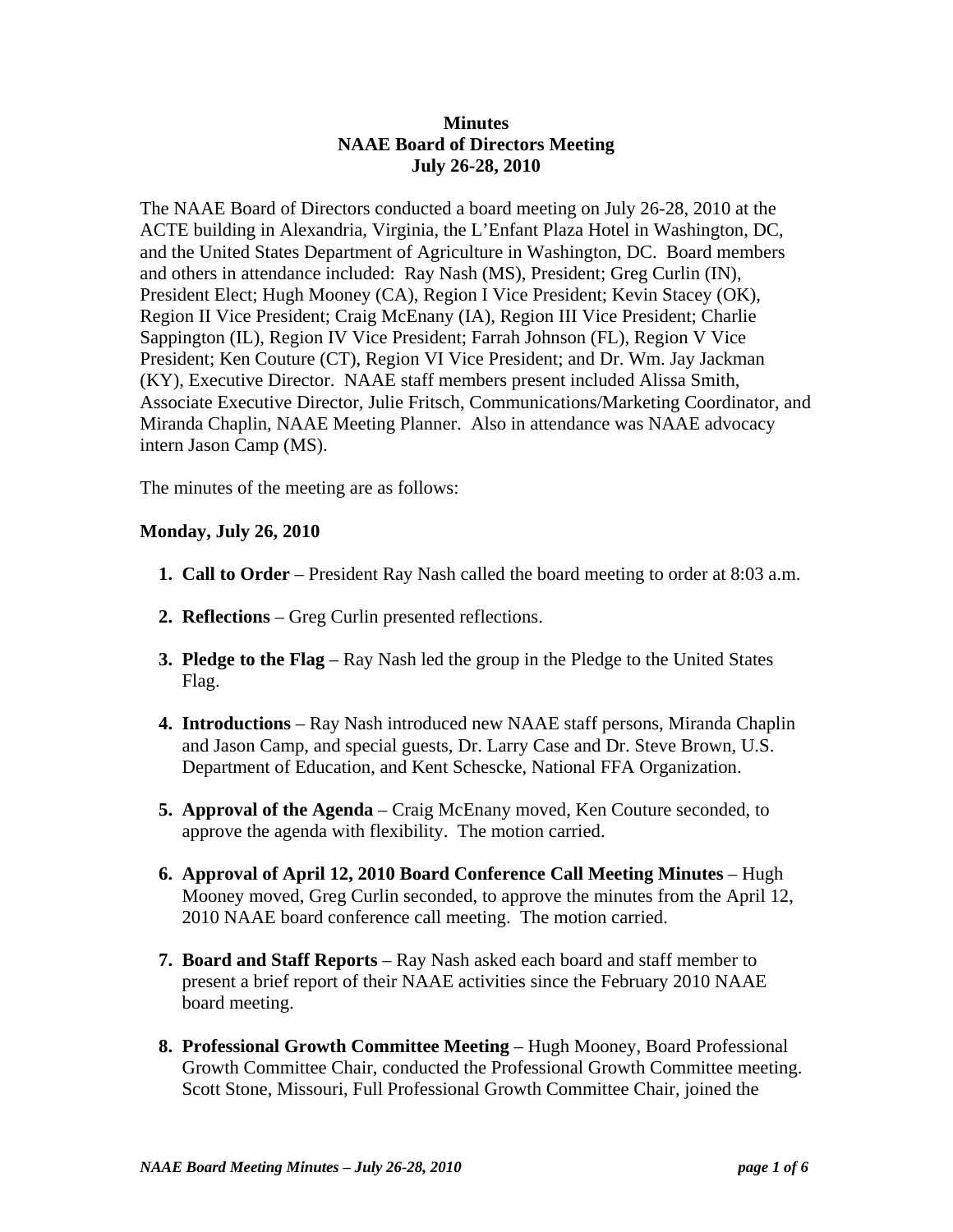meeting via conference call. (Refer to the committee report for the details of the committee meeting.)

- **9. Public Policy Committee Meeting** Craig McEnany, Board Public Policy Committee Chair, conducted the Public Policy Committee meeting. Terry Hughes, New York, Full Public Policy Committee Chair, joined the meeting via conference call. (Refer to the committee report for the details of the committee meeting.)
- **10. Marketing Committee Meeting** Ken Couture, Board Marketing Committee Chair, conducted the Marketing Committee meeting. Erin Johnson, Florida, Full Marketing Committee Chair, joined the meeting via conference call. (Refer to the committee report for the details of the committee meeting.)

*President Ray Nash recessed the board meeting from 11:55 a.m. - 1:15 p.m. for a lunch break.*

- **11. Member Services Committee Meeting** Farrah Johnson, Board Member Services Committee Chair, conducted the Member Services Committee meeting. Roger Teeple, North Carolina, Full Member Services Committee Chair, joined the meeting via conference call. (Refer to the committee report for the details of the committee meeting.)
- **12. Finance Committee Meeting**  Charlie Sappington, Board Finance Committee Chair, conducted the Finance Committee meeting. Lloyd Thompson, Washington, Full Finance Committee Chair, joined the meeting via conference call. (Refer to the committee report for the details of the committee meeting.)
- **13. Communications/Marketing Coordinator Report** Julie Fritsch reported on the recent developments with Communities of Practice (CoP) including the upcoming upgrade to the CoP software and the addition of a Pre-service community led by Dr. John Ramsey and Dr. Becky Lawver. Julie reported there are currently approximately 1,900 registered users on CoP. Julie reminded the board of their access to the board listservs to facilitate their electronic communications with each other.

*President Ray Nash recessed the board meeting at 2:55 p.m. so the board could travel to the L'Enfant Plaza Hotel in Washington, DC for the MOU signing ceremony with the United States Army, NAAE, FFA, and the FFA Foundation. After the signing ceremony, Ray Nash called the board back into session at 5:15 p.m. at the L'Enfant Plaza Hotel in Washington, DC.*

**14. Preparation for Capitol Hill Visits** – Jay Jackman and Jason Camp prepared the board members for their Congressional visits scheduled for the afternoon of Tuesday, July 27.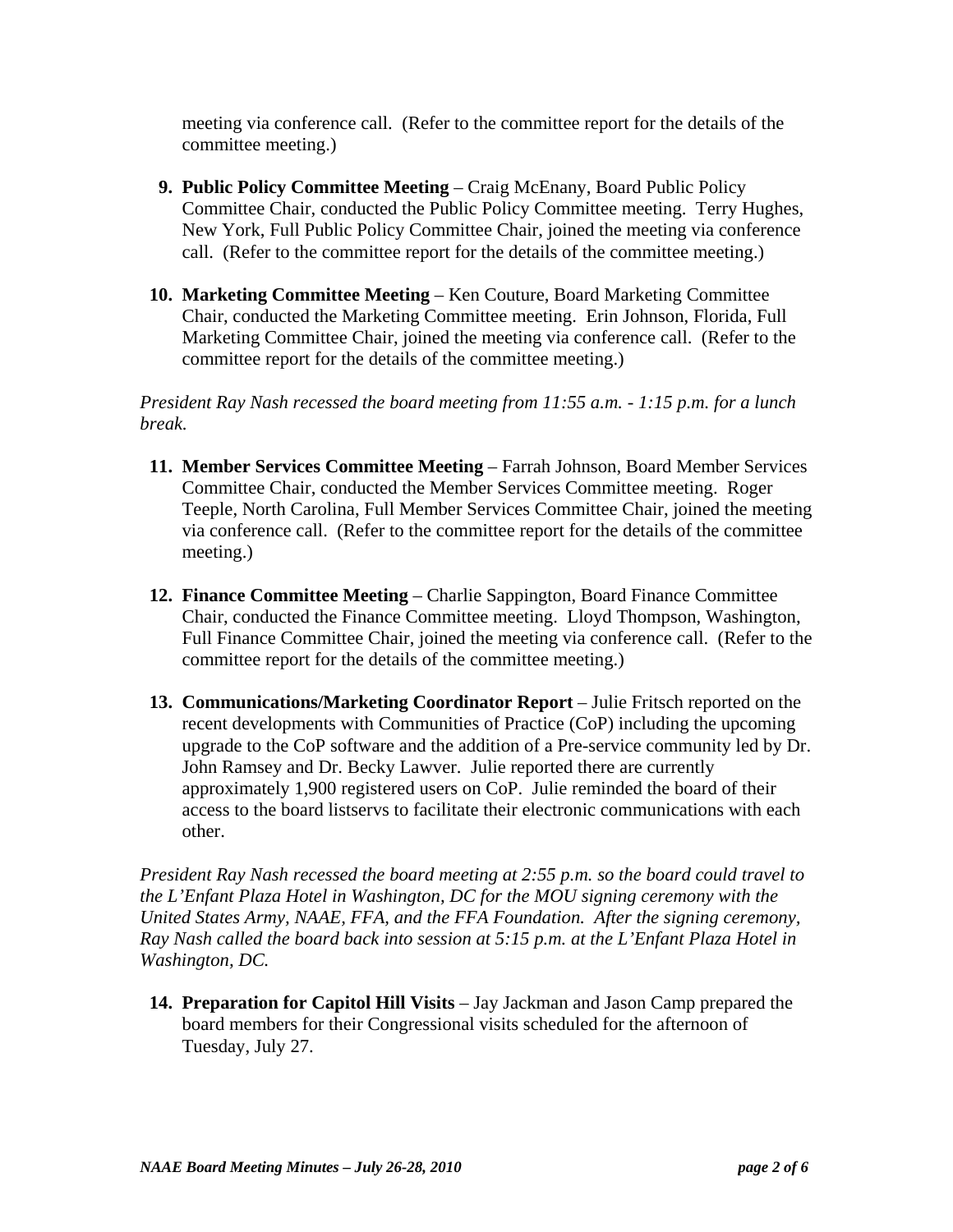- **15. Linked Learning Discussion** Hugh Mooney led the board in a discussion on Linked Learning, which is a California initiative that is proposed to be launched nationwide via a bill that is to be introduced in the United States House of Representatives. Hugh pointed out the potential dangers the bill could present to school-based agricultural education if the initiative is rolled-out nationally as it has been in California.
- **16. Board and Staff Reports (continued)** Ray Nash continued with board and staff reports by delivering his report to the board.
- **17. Executive Director Report** Jay Jackman delivered his report to the board, which included a report on NAAE's financial position, NAAE's new responsibilities for the Curriculum for Agricultural Sciences Education (CASE), and other projects for which NAAE is assuming the lead (such as the National Agriscience Integration Institute, the National Agriscience Teacher Ambassador Academy, National Agriscience Teacher of the Year, and Teachers' World and Teacher Workshops at the National FFA Convention).

*President Ray Nash recessed the board meeting for the day at 6:25 p.m. Ray Nash called the board meeting back into session at 8:00 a.m. on Tuesday, July 27, 2010, at the ACTE building in Alexandria, Virginia.*

# **Tuesday, July 27, 2010**

- **18. Policy and Bylaws Committee Meeting Kevin Stacey, Board Policy and Bylaws** Committee Chair, conducted the Policy and Bylaws Committee meeting. Krista Pontius, Pennsylvania, Full Policy and Bylaws Committee Chair, joined the meeting via conference call. (Refer to the committee report for the details of the committee meeting.)
- **19. Strategic Planning Committee Meeting Greg Curlin, Board Strategic Planning** Committee Chair, conducted the Strategic Planning Committee meeting. John Busekist, New York, Full Strategic Planning Committee Chair, joined the meeting via conference call. (Refer to the committee report for the details of the committee meeting.)
- **20. Committee Work** Ray Nash commended the board members on a successful committee process during this board meeting. He then encouraged the board members to work with their full committee chairs to develop the agendas for the full committee meetings at the upcoming NAAE convention in Las Vegas.
- **21. Scholarship Approvals** Kevin Stacey moved, Craig McEnany seconded, to approve the "all rankings" list of upper division scholarship recipients as presented. The motion carried.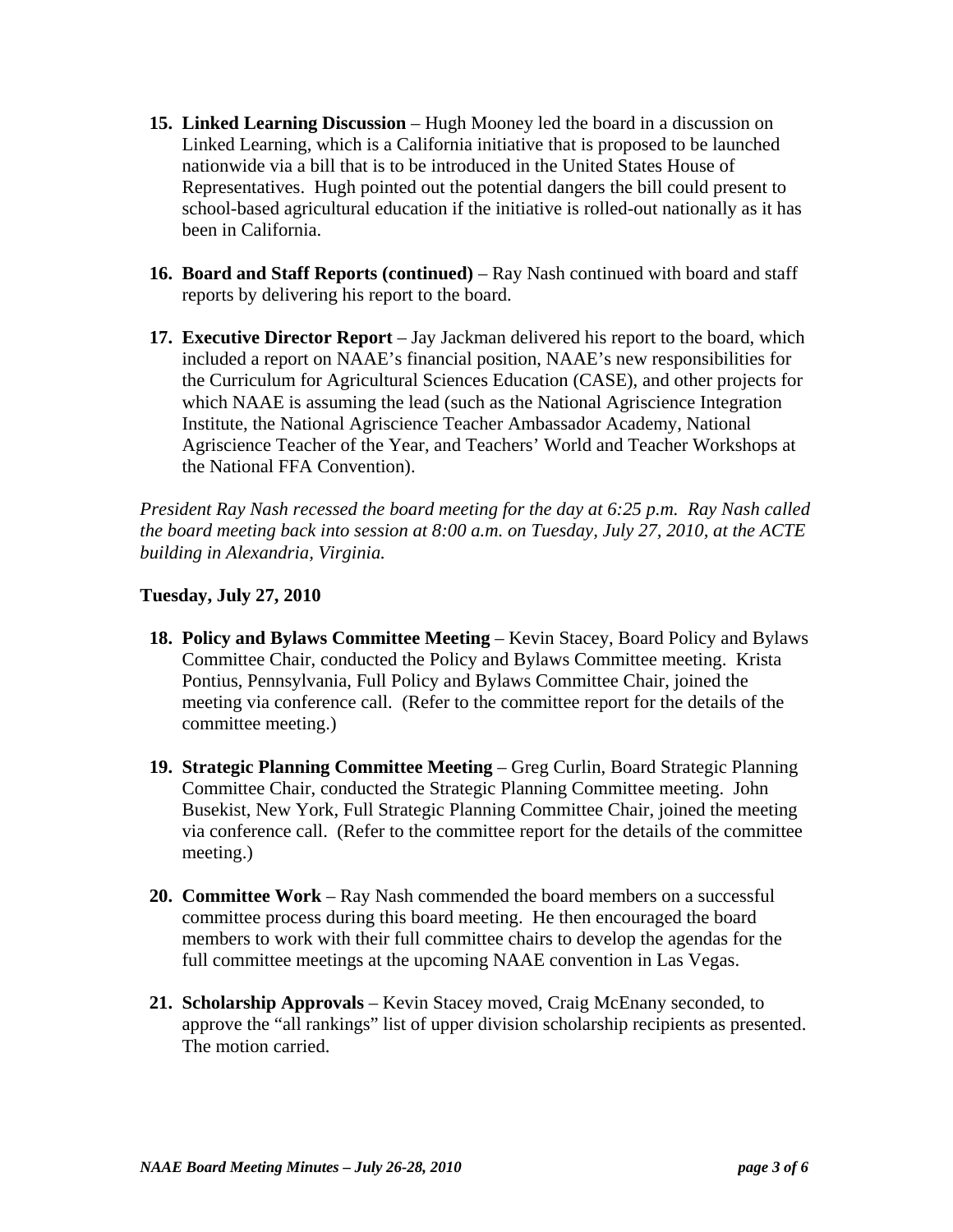- **22. Associate Executive Director Report** Alissa Smith reported on her new responsibilities with professional development and presented the NAAE membership report for the year ending June 30, 2010.
- **23. Teach Ag Campaign** Julie Fritsch, NAAE Communications/Marketing Coordinator, updated the board on the National Teach Ag Campaign, a National Council for Agricultural Education initiative, led by NAAE.
- **24. Board Appointments** National FFA Foundation Board of Trustees Hugh Mooney moved, Greg Curlin seconded, to appoint Ray Nash to the open seat on the FFA Foundation Board of Trustees. The motion carried. Ray Nash will remain as one of NAAE's representatives to the board of trustees during the forthcoming transition period for the board of trustees. National Young Farmer Education Association – Hugh Mooney moved, Ken Couture seconded, to reappoint Greg Curlin to the NYFEA board. The motion carried.
- **25. Remarks from Jan Bray** ACTE executive director, Jan Bray, stopped by to say hello to the board members and to give a brief ACTE update.
- **26. 2010 NAAE Award Recipients Approval** The board reviewed the lists of 2010 award winners. Farrah Johnson moved, Ken Couture seconded, to approve the award winners as presented. The motion carried.
- **27. 2010 NAAE Convention Planning** Alissa Smith lead the board in a discussion of the upcoming activities at the 2010 NAAE Convention.
- **28. Curriculum for Agricultural Sciences Education (CASE) Discussion** By conference call, Aaron Geiman, CASE lead teacher from Maryland, presented a review of the Curriculum for Agricultural Sciences Education (CASE) initiative to the board members.

*President Ray Nash recessed the board meeting at 11:50 a.m. so that board members could travel to Capitol Hill for their Congressional visits. Ray Nash reconvened the board meeting at 8:20 a.m. on Wednesday, July 28, at the U.S. Department of Agriculture in Washington, DC.*

### **Wednesday, July 28, 2010**

**29. Welcome from USDA and Update on NIFA and SPECA Grants** – Greg Smith, Higher Education Programs, USDA, hosted the board meeting in the USDA Ag South Building. Greg provided an overview of USDA's National Institute of Food and Agriculture (NIFA) and updated the board on recent developments with the USDA SPECA grant program.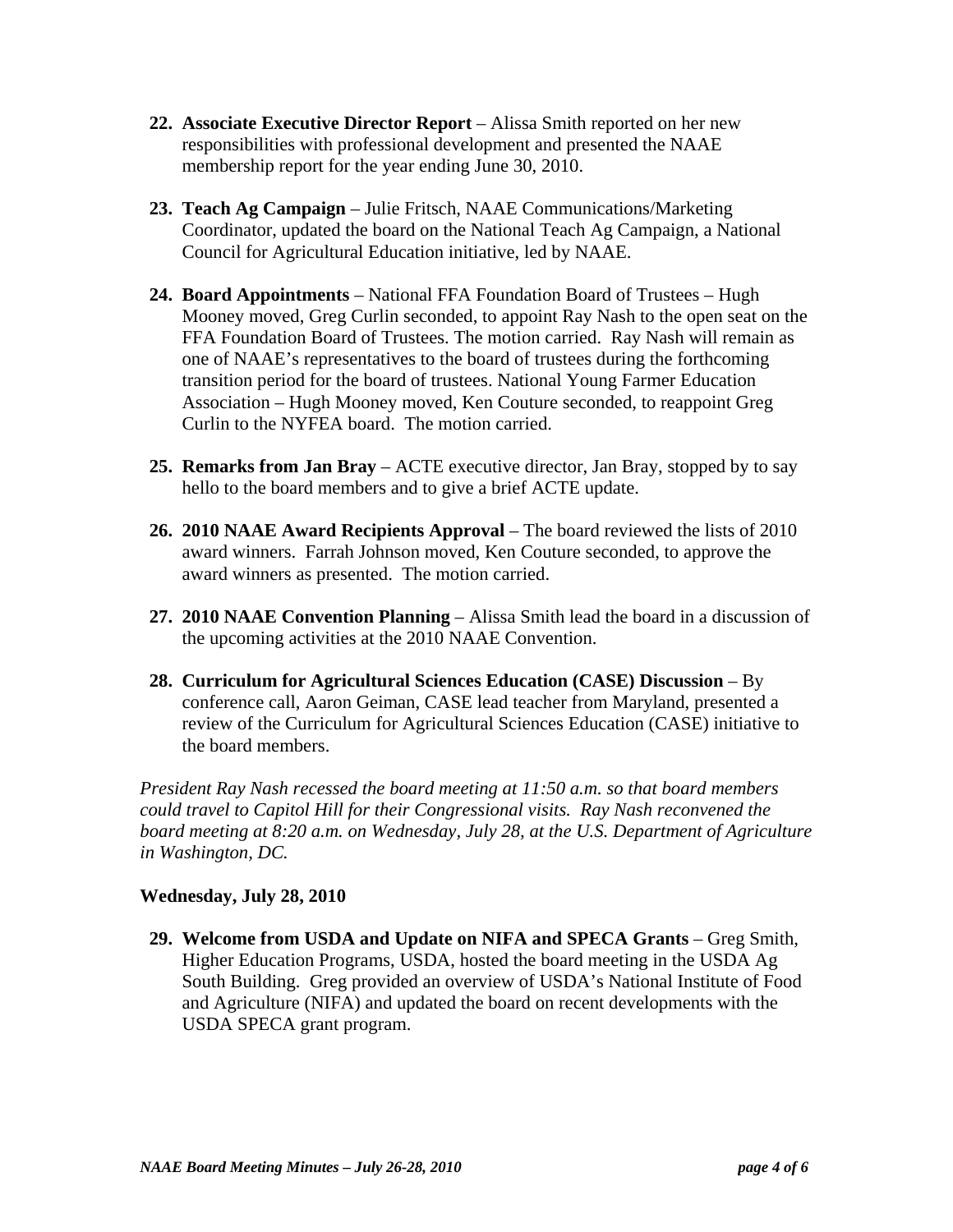- **30. Program of Activities Update** The NAAE board updated the NAAE Program of Activities. Each board member updated the section pertaining to his/her respective committee assignment.
- **31. Board Sleeping Rooms at the 2010 National FFA Convention** Miranda Chaplin surveyed the board members to see how many sleeping rooms they need at the FFA convention. Board members reported as follows:

| Ray Nash            | 4 | Greg Curlin               |  |
|---------------------|---|---------------------------|--|
| <b>Hugh Mooney</b>  |   | Ken Couture               |  |
| Craig McEnany       | Δ | Farrah Johnson            |  |
| <b>Kevin Stacey</b> |   | <b>Charlie Sappington</b> |  |

**32. Council Strategic Planning Update** – Ray Nash updated the board on the Council's strategic plan and asked board members to provide input to him on where they see NAAE helping to accomplish the Council's strategic plan.

## **33. Committee Reports**

- **a. Professional Growth Committee Report** Hugh Mooney presented the Professional Growth Committee report and then moved to adopt the Professional Growth Committee report as presented; Kevin Stacey seconded. The motion carried.
- **b. Public Policy Committee Report** Craig McEnany presented the Public Policy Committee report and then moved to adopt the Public Policy Committee report as presented; Kevin Stacey seconded. The motion carried.
- **c. Marketing Committee Report**  Ken Couture presented the Marketing Committee report and then moved to adopt the Marketing Committee report as presented; Greg Curlin seconded. The motion carried.
- **d. Member Services Committee Report** Farrah Johnson presented the Member Services Committee report and then moved to adopt the Member Services Committee report as presented; Craig McEnany seconded. The motion carried.
- **e.** Policy and Bylaws Committee Report Kevin Stacey presented the Policy and Bylaws Committee report and then moved to adopt the Policy and Bylaws Committee report as presented; Farrah Johnson seconded. The motion carried.
- **f. Strategic Planning Committee Report** Greg Curlin presented the Strategic Planning Committee report and then moved to adopt the Strategic Planning Committee report as presented; Charlie Sappington seconded. The motion carried.